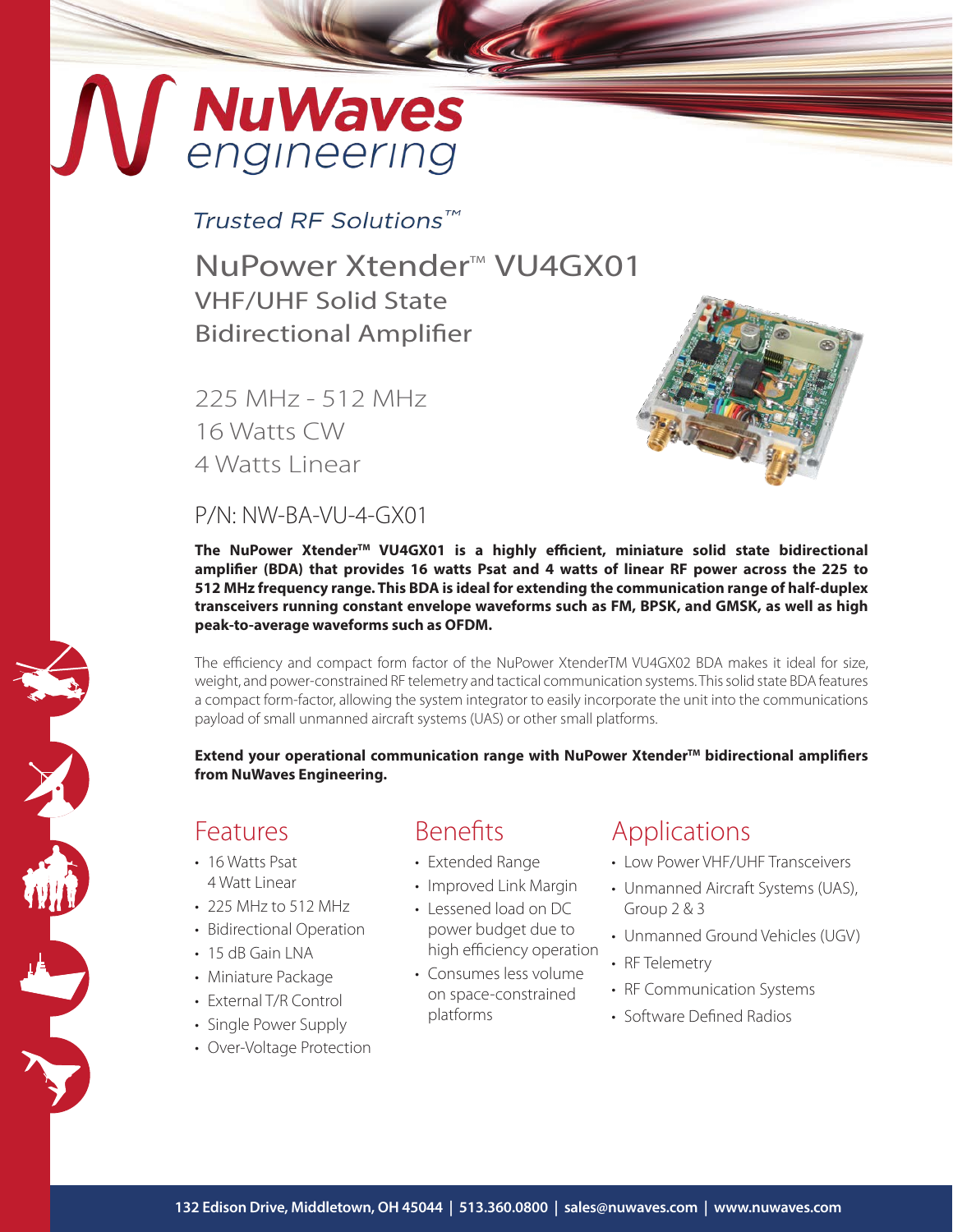## NuPower<sup>™</sup> Xtender VU4GX01 BDA

## Specifications

#### Absolute Maximums

| <b>Parameter</b>                                  | <b>Rating</b> | <b>Unit</b>     |   |
|---------------------------------------------------|---------------|-----------------|---|
| Max Device Voltage                                | 32            |                 |   |
|                                                   | @ 10 VDC      |                 |   |
| Max Device Current                                | @ 28 VDC      | 2.75            | A |
|                                                   | @32VDC        | 25              | A |
| Max RF Input Power @ ANT Port, $Z_1 = 50 \Omega$  | $+30$         | dBm             |   |
| Max RF Input Power @ XCVR Port, $Z_L = 50 \Omega$ | $+20$         | d <sub>Bm</sub> |   |
| Max Operating Temperature (baseplate)             | 85            | ℃               |   |
| Max Storage Temperature                           | 85            | °∩              |   |



#### Electrical Specifications - Operational @ 28 VDC, 25 °C, Z<sub>S</sub>=Z<sub>L</sub>=50 Ω

| <b>Parameter</b>             | <b>Symbol</b>          | <b>Min</b> | <b>Typ</b> | <b>Max</b> | <b>Unit</b> | <b>Condition</b>                    |
|------------------------------|------------------------|------------|------------|------------|-------------|-------------------------------------|
| Operating Frequency          | BW                     | 225        |            | 512        | MHz         |                                     |
| Switching Speed              | TX <sub>ON/OFF</sub>   |            | 8          | 10         | μS          | 10% to 90%                          |
| Operating Voltage            | VDC                    | 10         | 28         | 32         |             |                                     |
| Operating Current - Transmit | I <sub>DD</sub>        |            | 1.1        | 1.4        | A           | $CW, +28$ Vin, Pout = 4 W           |
|                              |                        |            | 1.6        | 2.5        | A           | CW, $+28$ Vin, Pout = $10$ W        |
| Operating Current - Receive  | <b>I</b> <sub>DD</sub> |            | 175        | 200        | mA          | Receive Mode                        |
| Quiescent Current            | 100                    |            | 340        |            | mA          | No RF Signal Applied, Transmit Mode |
| Module Efficiency            |                        |            | 35         |            | %           | $CW$ , Pin $=$ 5 dBm, Transmit mode |

#### Electrical Specifications - Transmit @ 28 VDC, 25 °C, Z<sub>S</sub>=Z<sub>L</sub>=50 Ω

| <b>Parameter</b>               | <b>Symbol</b>   | <b>Min</b> | <b>Typ</b> | <b>Max</b> | <b>Unit</b> | <b>Condition</b>                       |
|--------------------------------|-----------------|------------|------------|------------|-------------|----------------------------------------|
| RF Output Power, Linear        | $P_{\perp}$     |            | 4          |            | W           | $-33$ dBc ACLR (TBR), PIN $=$ 5 dBm    |
| RF Output Power, Psat          | Psat            |            | 10         |            | W           |                                        |
| Small Signal Gain              | G               |            | 31         |            | dB          | $Pin = 5$ dBm                          |
| Small Signal Gain Flatness     | ΔG              |            |            | $\pm 0.5$  | dB          | $Pin = 5$ dBm; Over any 20 MHz segment |
| Input VSWR                     | <b>VSWR</b>     |            |            | 2.0:1      |             |                                        |
| Output Mismatch VSWR           | <b>VSWR</b>     |            |            | 10:1       |             |                                        |
| Nominal Input Drive Level      | $P_{IN}$        |            |            | 10         | dBm         |                                        |
| Spurious Emissions             |                 |            |            | $-50$      | dBc         |                                        |
| 2nd Harmonic                   |                 |            |            | $-13$      | dBc         |                                        |
| Gain Flatness over Temperature | $\Delta G$ Temp |            | l dB       |            |             | Temp. Range -40 C to +85 C Baseplate   |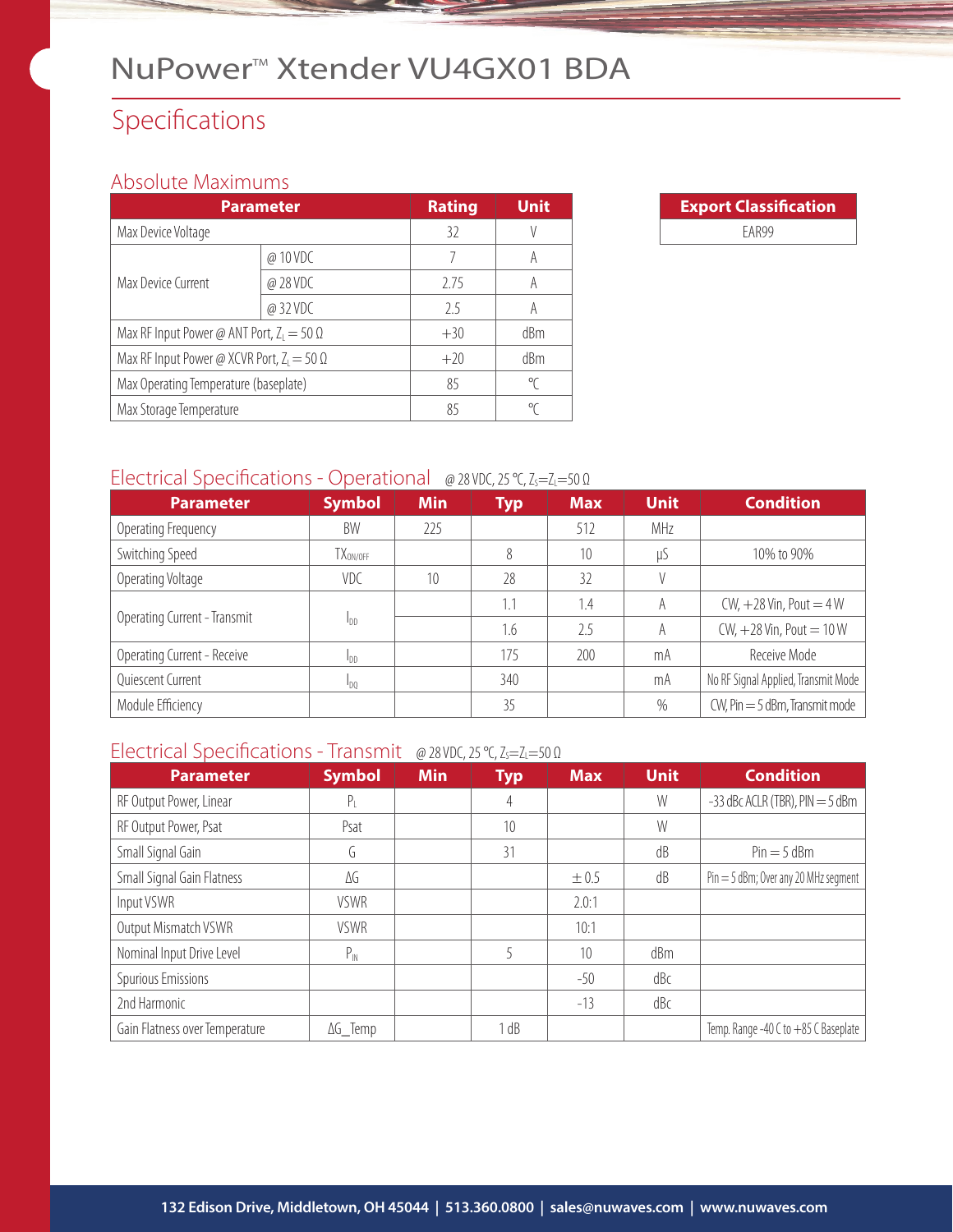## NuPower<sup>™</sup> Xtender VU4GX01 BDA

## Specifications (cont.)

#### Electrical Specifications - Receive @ 28 VDC, 25 °C, Z<sub>S</sub>=Z<sub>L</sub>=50 Ω

| <b>Parameter</b>      | <b>Symbol</b> | <b>Min</b> | <b>Typ</b> | <b>Max</b> | <b>Unit</b> | <b>Condition</b>        |
|-----------------------|---------------|------------|------------|------------|-------------|-------------------------|
| Receive P1dB          | P1dB          |            |            |            | dBm         |                         |
| Receive Gain          |               |            | 15         |            | dB          |                         |
| Receive Gain Flatness | ΔG            |            |            | $\pm 0.5$  | dB          | Over any 20 MHz segment |
| Receive Current       | <b>IRX</b>    |            | 100        | 150        | mA          |                         |
| Receive Noise Figure  | ΝF            |            | 2.5        |            |             |                         |

#### Mechanical Specifications

| <b>Parameter</b>            | <b>Value</b>                   | <b>Unit</b> | <b>Limits</b> |
|-----------------------------|--------------------------------|-------------|---------------|
| <b>Dimensions</b>           | $2.34 \times 2.34 \times 0.61$ | in          | Max           |
| Weight                      | 1.92                           | 0Z          |               |
| RF Connectors, Input/Output | SMA Female                     |             |               |
| Interface Connector         | Micro-D, 15-pin Socket         |             |               |
| Cooling                     | Adequate Heatsink Required     |             |               |

## Environmental Specifications

| <b>Parameter</b>                                                                                                   | <b>Symbol</b>                                    | <b>Min</b>         | <b>Typ</b>                                   | <b>Max</b> | <b>Unit</b>         |
|--------------------------------------------------------------------------------------------------------------------|--------------------------------------------------|--------------------|----------------------------------------------|------------|---------------------|
| Operating Temperature (ambient)                                                                                    | ĪА                                               | $-40$              |                                              | $+60$      | $\mathrm{C}$        |
| Operating Temperature (baseplate)                                                                                  | Τc                                               | $-40$              |                                              | $+85$      | $\mathrm{C}$        |
| Storage Temperature                                                                                                | $T_{STG}$                                        | $-55$              |                                              | $+85$      | $\sqrt{\ }$         |
| Relative Humidity (non-condensing)                                                                                 | RH                                               |                    |                                              | 95         | $\%$                |
| Altitude<br>MIL-STD-810F - Method 500.4                                                                            | ALT                                              |                    |                                              | 30,000     | ft                  |
| Vibration / Shock Profile<br>(Random profile in x,y, z axis, as per Figure for<br>15 minute duration in each axis) | Spectral<br>Density, g <sup>2</sup> /Hz<br>Power | +3 dB/octave<br>20 | $0.04 g^2$ /Hz<br>80<br><b>Frequency, Hz</b> | 350        | 3 dB/octave<br>2000 |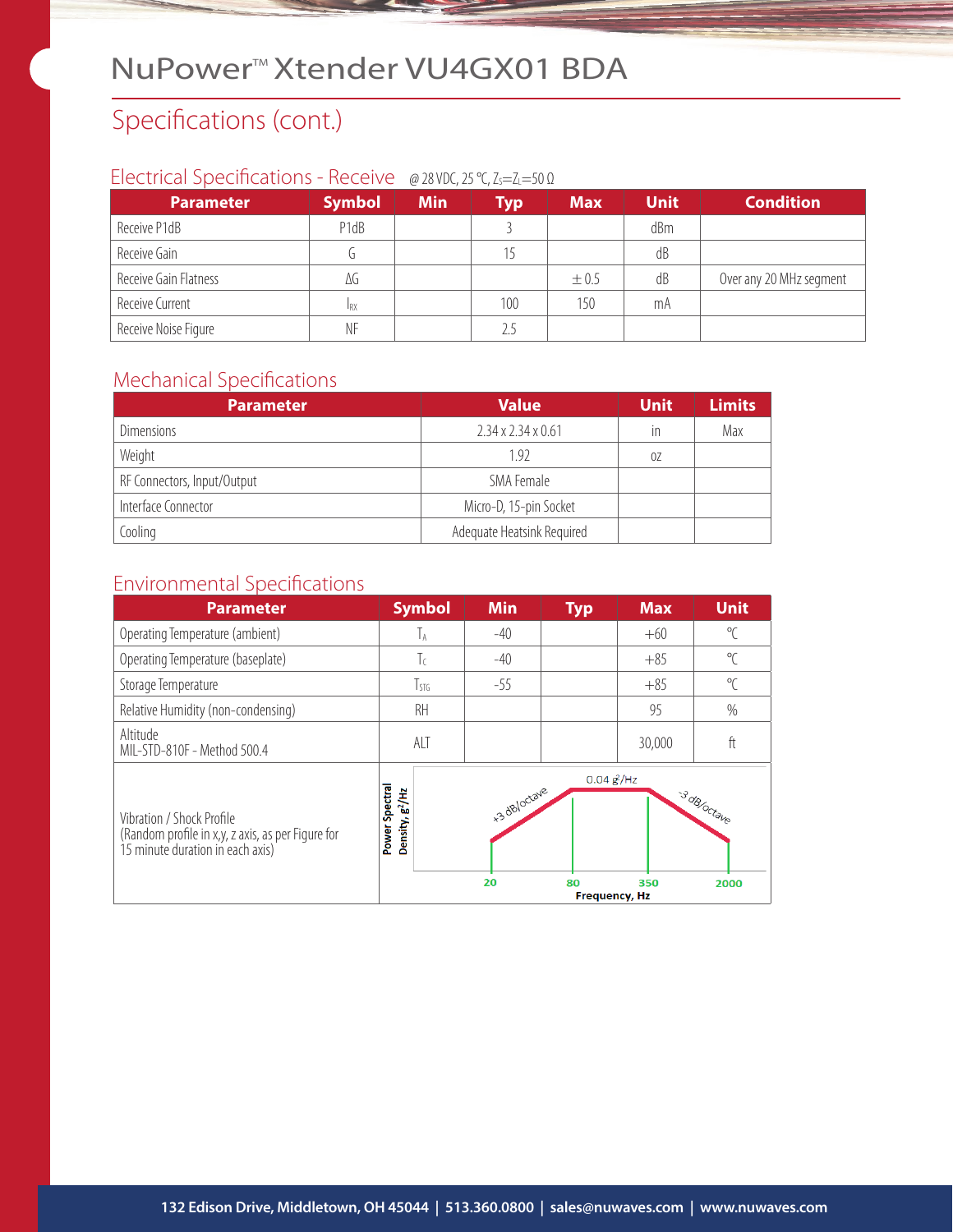## NuPower<sup>™</sup> Xtender VU4GX01 BDA

#### Performance Plots





Current vs. Frequency **P1dB** 





















**132 Edison Drive, Middletown, OH 45044 | 513.360.0800 | sales@nuwaves.com | www.nuwaves.com**